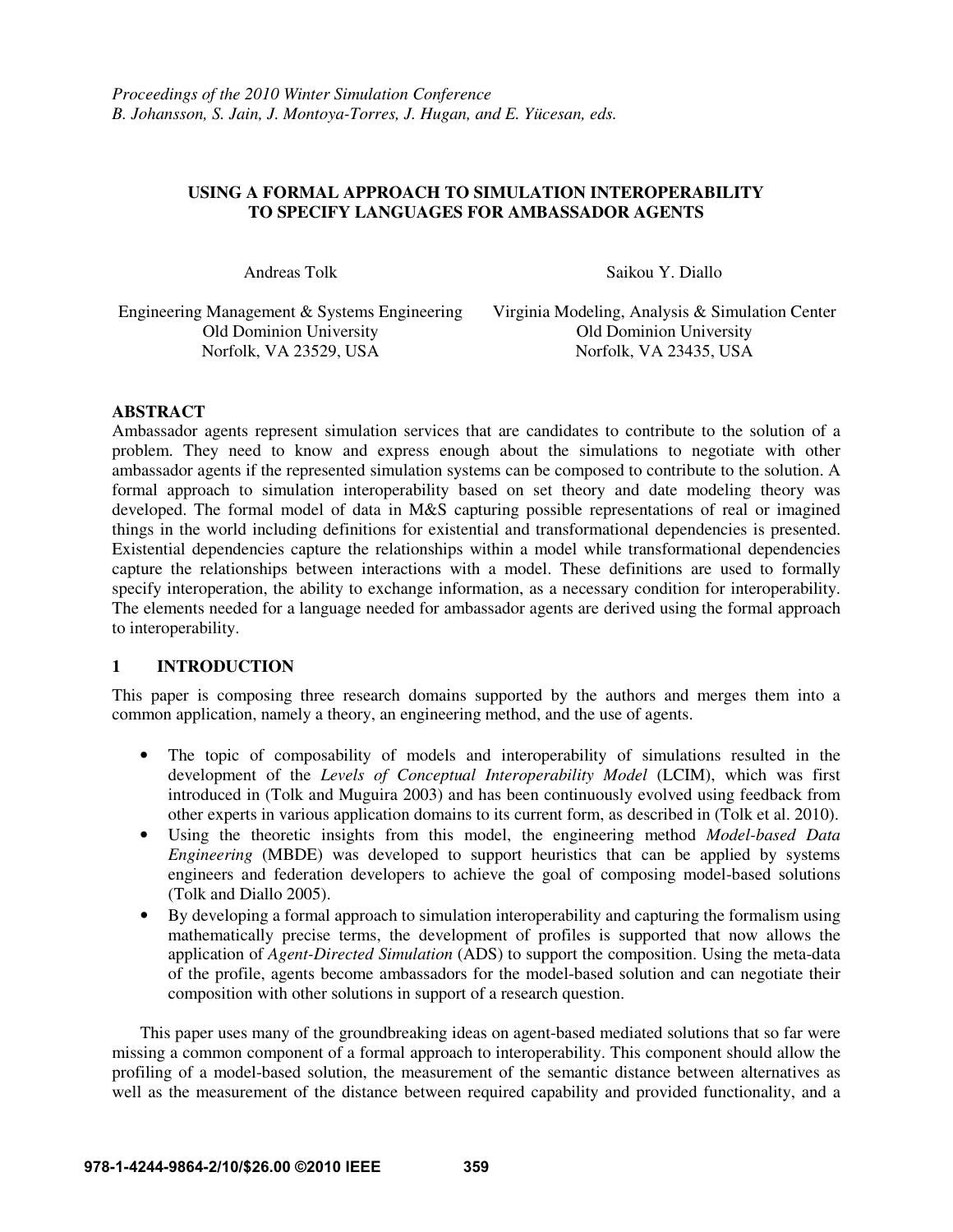measurement of the feasibility of a proposed composition. The recent doctoral research conducted at the Old Dominion University (Diallo 2010) provides the means to close these gaps and enable the use of MBDE based on the LCIM conducted by ADS.

 To introduce this composition of ideas, the paper is structured as follows: Section 2 introduces the general challenges that have to be solved when composing model-based solutions and that ambassador agents have to be able to cope with when they are applied. Section 3 synthesizes several recommended solutions on how to use agents in support of interoperability and composability tasks and how to ensure the necessary introspective. Section 4 describes the main findings of our formal approach to simulation interoperability and how this can be used to improve current solutions and close several of the identified gaps. Section 5 finally makes some recommendations regarding a specifying a language for ambassador agents.

## **2 CHALLENGES TO ADDRESS WHEN COMPOSING MODEL-BASED SOLUTIONS**

The objective of this paper is synthesizing eminent ideas in the agent-directed community with latest research results of the author enabling agents to support the composition of model-based solution in support of a research question. A model-based solution is an executable implementation of a model that represents the formal specification of a conceptualization. Simulations qualify as model-based solutions and several standards support the information exchange between simulations, the challenge remains composing the model. When several model-based solutions are composed, several activities have to be aligned to ensure that the result is a meaningful composition. While it seems logical that the question of meaningful composition requires knowing what the composition shall be used for, many practical applications do not answer the question sufficiently, at least not formally. What is needed to decide whether a composition is meaningful is a formal representation of the model-based solution capabilities as well as of the research question. A formalism expressed in mathematical terms allows defining profiles representing the important characteristics for the required capability (research question) as well as the available functionality (model-based solutions).

 Once the research question as well as the model-based solution capabilities is formulated, the following four tasks can be supported (Tolk et al. 2010):

- 1. *Identify* applicable solutions that can contribute to answering the research question;
- 2. *Select* the best solution or mix of solution if alternatives are available;
- 3. *Compose* the selected model-based solutions;
- 4. *Orchestrate* the execution of the composition of the model-based solutions.

 Most current simulation interoperability standards are insufficient regarding support of these four tasks. As Tolk, Diallo and Turnitsa (2008) point out many of the current approaches focus exclusively on information exchange to support the federation of solutions without providing the necessary introspective. The simulation interoperability standards support this idea as well: IEEE 1278 on Distributed Interactive Simulation (DIS) defines Protocol Data Units (PDUs) that are exchanged between participating simulators and simulation to communicate events and their effects, such as collisions, duels, or the exchange of operationally relevant data. IEEE 1516 on the High Level Architecture (HLA) is a little bit more flexible, as the information to be exchanged itself is not standardized but only how to structure the data, namely in form of the Object Model Template (OMT) and provided via the interfaces between federate and the Runtime Infrastructure (RTI), but the focus remains on information that can be exchanged with a system.

 The underlying assumption for the success of such efforts is that all models are embedded into and derived from one common reality that can be expressed by some kind of common *Übermodel*  representing the truth completely and free of contradictions*.* Consequently, if such a model existed all models could be derived from this common model by pruning and aggregating, or simplification and aggregation. The DIS PDUs represent messages that are sufficient to be exchanged between entities of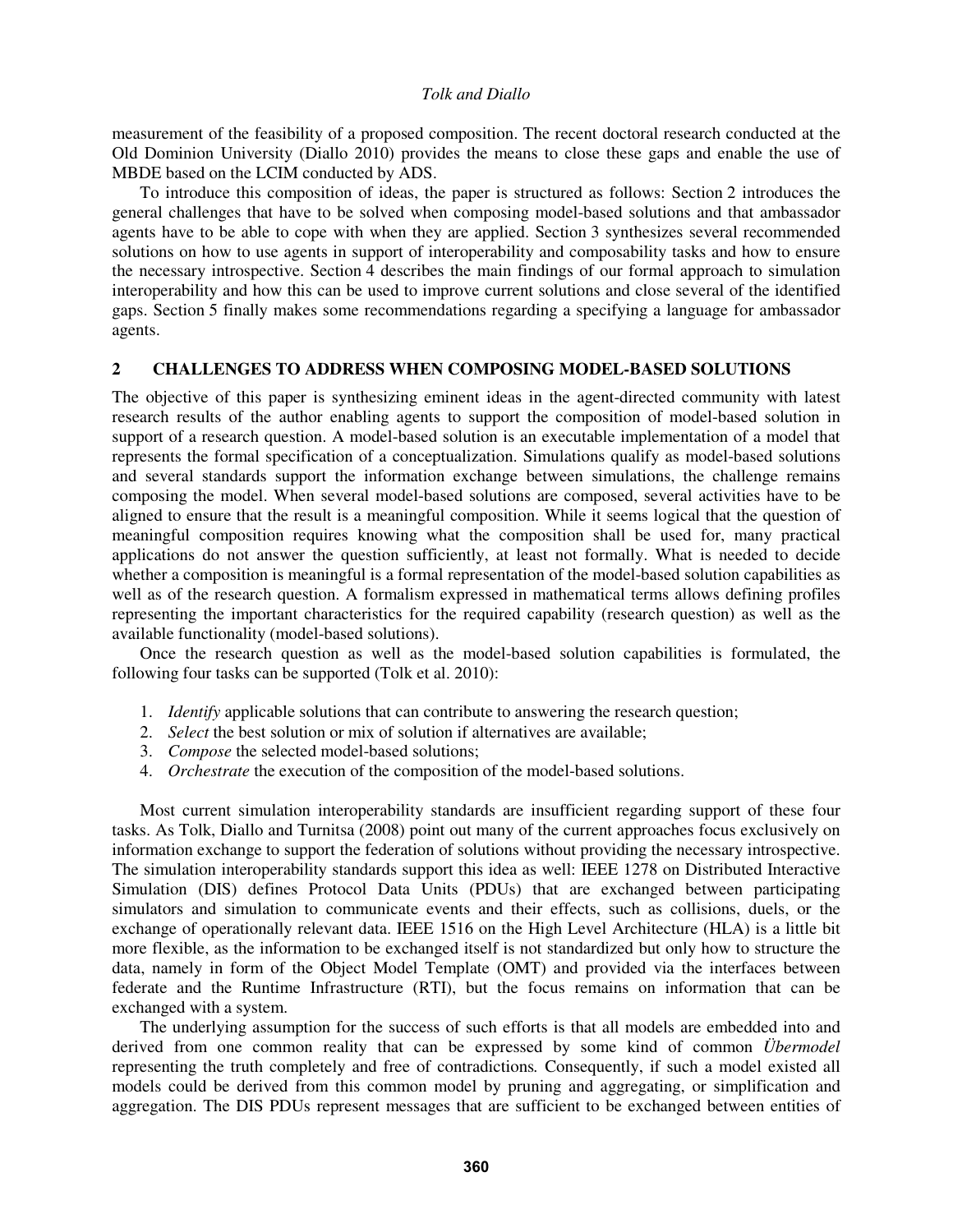this common model, if they are on platform level. The HLA OMT describes the information more generally, as the entities may be aggregates, but the idea is that we can define the transitive hull of each model as a subset of the common model of reality and define the information exchange needs to allow for communication between the models as well as for synchronization and alignments of entities and events that take place in more than one model. Modeling is therefore understood as identifying the necessary subset of a common truth that underlies all resulting model as a common denominator.

 The authors are convinced that the idea that all simulations share a common reality is neither achievable nor desirable. The idea may have been driven by the physical models mimicking system behavior of physical systems. Many validation papers also support related worldviews by using the system of the real world as the reference systems that needs to be the yardstick for fidelity and accuracy of a modeled solution of this system. Even the Discrete Event System Specification (DEVS) support such a viewpoint. So what is the problem? As long as we are in the physical world in which measures of well understood physical effects are the basis for the model, there is no problem, but that is only a small fraction of what simulation can be used for. In most other domain, modeling is not just the process of simplification and abstraction to support mimicking effects, it is a creative process that results in a consistent and precise formulation of a particular world view in a model.

 This view is supported by other research as well. As stated by Reynolds (2009), there are two application categories for modeling and simulation (M&S): *problem solving* and *gaining insight*. If a problem as well understood and solving algorithms to deal with challenges are available, the model captures these algorithms and the simulation system is used for computational reproduction of the solution. Training and analysis are typical application domains. In this application category, validation and verification are applied to ensure that the known solution is reproduced accordingly by the model and implemented correctly by the simulation. When M&S is used to gain insight, another paradigm is applied. In this category, models are used to understand what the main parameters are, how they interact, if emerging behavior can be observed, etc. M&S is applied to explore possible connections and relations. The main role of the model is to help to think about a problem. They do not implement a solution, but they are used to evaluate several solutions one them may be applicable, or several of them may help to shed light on parts of the solution. In particular in new domains that are not dominated by physical and technical effects, such as human, social, cultural, and behavioral (HSCB) modeling challenges (Tolk 2009, Numrich and Tolk 2010) are characterized by not necessarily having one correct solution. Human and social sciences are not 'exact' sciences like physics. Furthermore, today even these exact sciences agree with the post-positivistic worldview that it is not possible to agree on one truth, and not even language or logic are perceived to be means of unambiguous representations of truth.

 Yilmaz and Oren (2004) introduced the ideas of multi-models and multi-simulation to cope with this challenge. They define a multi-model as a modular model that subsumes multiple sub-models that together constitute the behavior of a complex multi-phased process and as such encapsulating several aspects of reality. Multi-simulation includes simulation based on multi-models, multi-aspect models, and multistage models. The common factor is that it does not need to be assumed that reality is or can be captured by just one model. This general understanding is also formulated in Bankes (1993) essay on exploratory modeling and needs to be rediscovered to address our current challenges.

 Nonetheless, while it is not generally possible to capture truth, the truth captured in each model must be represented consistently. Furthermore, if several models are composed, no contradictions shall be introduced by doing so. For the challenges to be addressed for the composition of models, these leads to the following general observations:

1. Each model represents its own view of reality. This must be a consistent logical representation of research questions that can be dealt with in the model (questions that can be answered with TRUE or FALSE). The view of a model is the sum of all answers that can be generated. The simulation is an execution of this model, which may add additional constraints derived from the nature of the chosen implementation.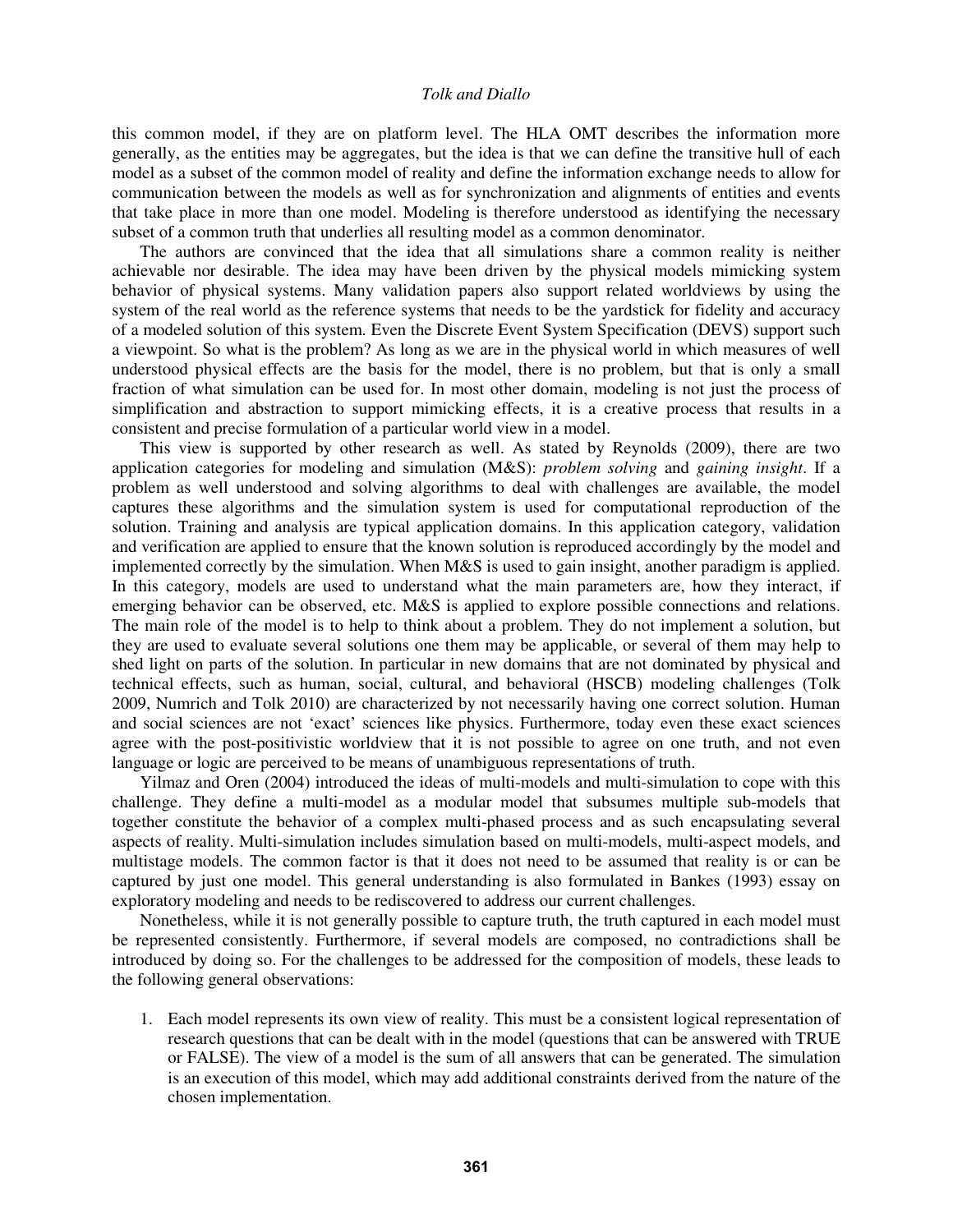- 2. Composability of models and interoperability of simulation is not a characteristic of the model or simulation. It can only be discussed in the light of a research question to be answered representing the sum of answers needed to be provided by the target system. Two models are composable if they answer questions in the scope of the research question consistently. Two simulations are interoperable if their execution in support of experiments to answer the research question does not lead to contradictions in their results.
- 3. As no common unambiguously expressible reality or viewpoint can be assumed, the research questions assumes a pivotal role and shall be expressed using the same formal approach as used to express the capabilities of the model-based solution. We assume that two models can be composed under a research questions if their relevant capabilities can be mapped to an aggregated and pruned version of the research questions.

 In other words: consistency of models means consistency of answers provided to the research question. If only one model provides an answer, this is consistent. If more than one model provides an answer, the answers provided must be the same. It has been observed that this consistency constraint is valid for all kinds of compositions: multi-models, multi-aspect models, and multi-stage models. Yilmaz and Tolk (2008) provide first insights on how to apply these insights in the domain of ADS.

 The formal approach to interoperability must take all ideas presented in this section into account. Using the formal approach to define profiles for model-based solutions and the research questions to support a language for agents to negotiate contributions and evaluate alternative solutions then becomes feasible.

## **3 USING AGENTS AS AMBASSADORS FOR MODEL-BASED SOLUTIONS**

The idea to use agents to construct a meta-simulation layer framework is not new. Yilmaz (2007) summarizes the state of the art of how agents can be used to support interoperability and composability. He introduces a family of agents that are needed and constitute an agent organization, namely mediators, facilitators, brokers, and matchmakers that provide functionality needed to perform data and service management, alignment, and transformation. One of the main contributions of this approach is decoupling the simulation concepts from the intricate details, or  $-$  in other words  $-$  separation of conceptual model and simulation detail. The service infrastructure provides the standards necessary for the simulations of the society of simulation to exchange information; it provides the means for interoperability. The agentbased interoperation framework supports selection and composition of models; it provides the means for composability. Both layers are needed to improve dynamic interoperability. Figure 1 shows the metasimulation layer, as it was first documented by Yilmaz and Paspuletti (2005).



Figure 1: A Meta-simulation Layer (Yilmaz and Paspuletti 2005)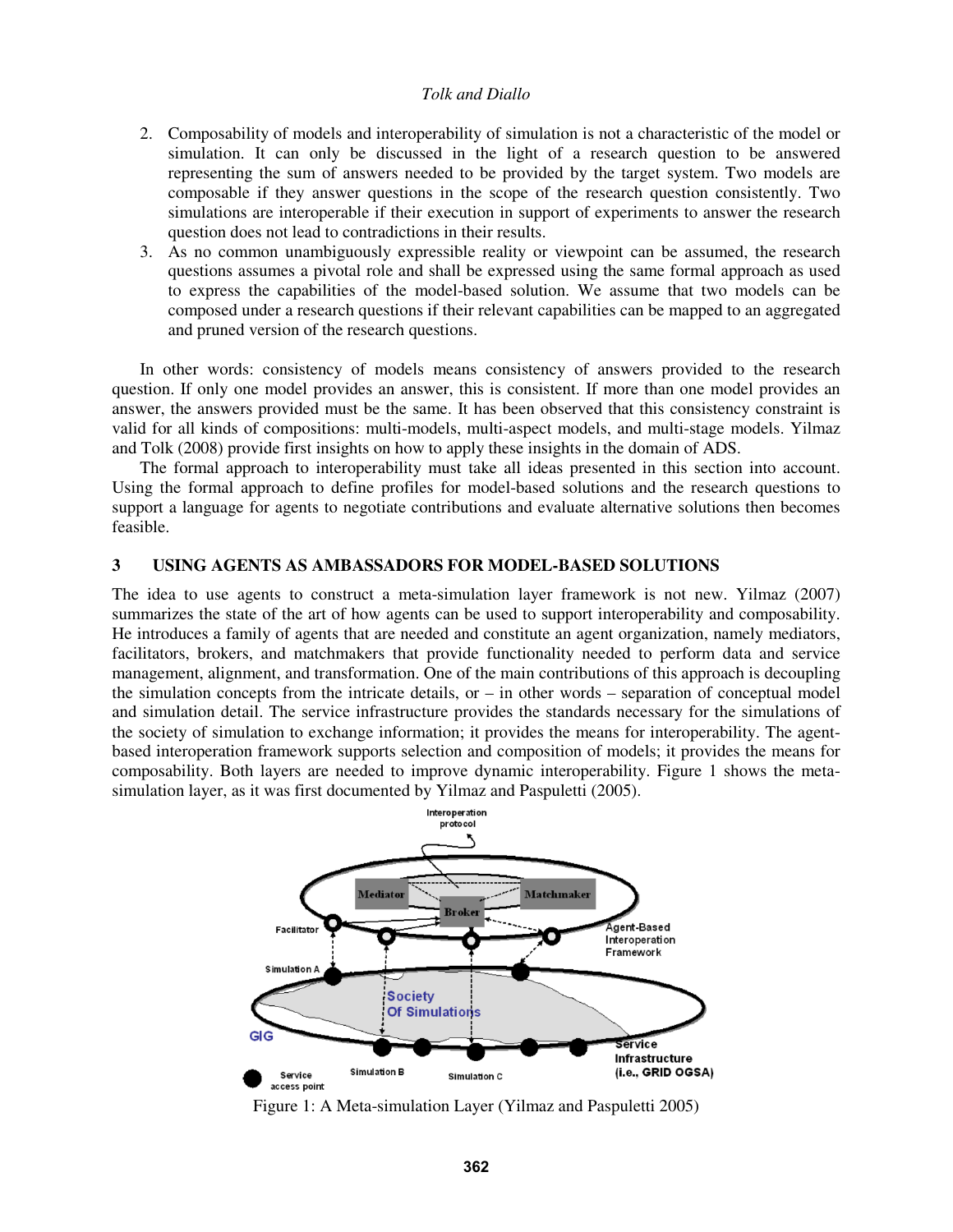The roles of the four agent types can be described as follows: The facilitator agent acts as a gateway between the simulation infrastructure and the agent organization that orchestrates the simulation interoperation. The mediator agent is responsible for converting simulation content to/from a common reference model used as the common interpretation of data exchange on the conceptual level. Broker and matchmaker agents select and update collaboratively the producers and consumers of data in a common workflow as cooperative partners. The idea of introspection, the seamless and transparent update of behavior of the simulation system – who is doing what, when, where, why, and how – by representing agents, plays a pivotal role and was first published by Yilmaz (2004) and updated by Yilmaz and Tolk (2006). It was recently extended in support of autonomic introspective simulation Systems by Yilmaz and Mitchell (2008).

 In order for these agents to support challenges when composing model-based solutions, they need to know about assumptions, constraints, and implementation details of the simulations that make up the society of simulations. However, what is also needed for them to know are the assumptions, constraints, and implementation requirements of the desired solution, or in academic terms: the research or modeling question is needed as a necessary requirement to decide about the composability of two or more modelbased solutions. Composability is not a characteristic of a model-based solution; it can only be decided in the context of a modeling question! Yilmaz and Oren (2004) identify the following areas to facilitate formal composability:

- A *formalism* providing the basis of annotating model-based solutions to unambiguously capture assumptions, constraints, and implementation details;
- An *ontology* based on the formalism capturing the necessary facets of the model-based solutions. In this context, the ontology can be understood as the formal specification of the conceptualization underlying the model-based solution.
- *Profiles* for each model-based solution describing the individual characteristics and forming the basis for the comparison of provided functionality by the solution, alternatives provided by other solutions, and required functionality by the modeling question.

 Yilmaz and Oren also include tools in their list. The paper by Yilmaz and Oren (2004) contributed significantly to the discussion on semantic composability challenges, although it only mentioned the concepts without going into details of the formalism and the mathematical means. The formalism provided in section 4 shall close this gap. How the ontology should look like is specified in more detail by Yilmaz (2007a). The main contribution of this paper (Yilmaz 2007a) with regard to the topic of the current work, however, is not the general ontology, but the idea to apply graph-theory to questions of conceptual interoperability. Yilmaz (2007a) introduces meta-level graphs to represent the model-based solutions, their dependencies, and their derivation. He is using this approach to align the required and the available content, as depicted by Tolk and Diallo (2005). He also introduces graph similarity metrics to measure the 'distance' between two comparable solutions or between a solution and the desired functionality. He introduces a three-level abstraction hierarchy in which simulations participating in a federation on the lowest level are specified by meta-models on the middle level. These meta-models are building the nodes of the meta-level graph on the highest level that represents the federation and how the meta-models exchange information with each other.

 The research of the authors of this paper shows that, as mentioned before in this paper, composability requires a representation of the modeling or research question to decide if two model-based solutions can be composed to provide the necessary functionality in consistent form. Therefore, the meta-level graph suggested by Yilmaz (2007a) should be replaced by such a model of the modeling questions. The formalism presented in the following section serves then not only as a guide on how to represent the individual model-based solutions, but is also the frame for the distance metrics shown to be necessary. This will support the definition of a language for ambassador agents.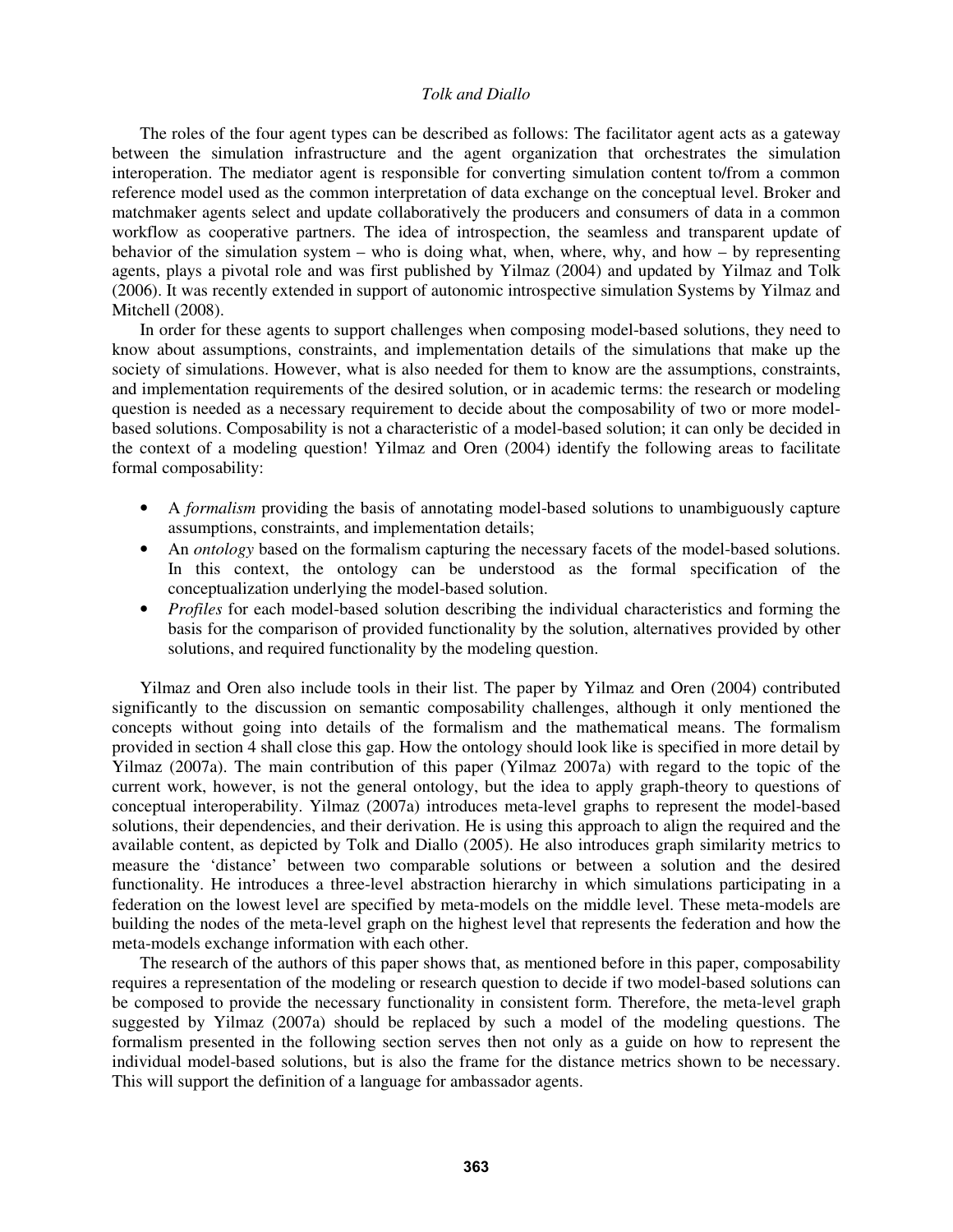## **4 A FORMAL APPROACH TO SIMULATION INTEROPERABILITY**

The formalism presented in this section was developed within the research described in (Diallo 2010). Interoperability is defined as *"the ability of two or more systems or components to exchange information and to use the information that has been exchanged"* (IEEE 1990). This definition reflects the common understanding that interoperability necessarily involves information being exchanged, which implies a technical framework to support the exchange and information being used, which means that a common understanding of the information is shared by the systems. A closer inspection of this definition leads to the following questions:

- What is information for a system?
- What is useful data for a system?
- What happens when there is no state change or output being produced?

While humans have a cognitive process and a language to grasp, formulate and exchange information, computers can only deal with bits and bytes in a context free environment. In general, computer agents that are implemented on a digital computer deal with data and use relationships between data to infer information. Ackoff (1989) provides a framework to distinguish between data (factual information), information (data in context) and knowledge (procedural application of information). This framework can be applied for computer agents as well: data are simply a set of symbols, facts or figures, while information is data that are processed to be useful and provide answers to questions such as "who, what, where, and when" (Ackoff 1989). As each computer implementation of an agent is using logic and computational functions, we define data as a set of symbols and information as a combination of symbols to form logical statements that are true or false, including those that are always true or always false. Ackoff (1989) notes that information must be processed to be useful which renders our definition somehow incomplete so far as it does not provide a way to determine what is useful.

Information as defined above requires that data are processed and evaluated as being useful once it is provided. As such, knowledge introduces the procedural component and allows to describe the "how and why" of tasks as well. In order for a computer agent to process data and determine whether it is useful, it is necessary to first establish the state it is in when it receives data and whether the data is complete and can be processed. Intuitively, data are useful if their use result in a change in state in the receiving system or an output being produced.

If no state change happens in the receiving system, there are two possible reasons for this occurrence, namely incomplete data and useless data. Data can be useful but not usable in general or in the state at which it is received. Tolk et al. (2007) introduce the notion of weak and strong composites to describe data that have to be provided as a whole in order to be interpretable. In this case, the computer agent needs to either provide additional data internally or seek data from systems. Useless data are data that are not interpretable by the computer agent either because a match does not exist or there is no state/input pairing for it. If a match does not exist, it can be said that the computer agent is unaware of the data or simply that it cannot use the data. If on the other hand there is no state input pairing, it means that there is a worldview mismatch between the sending and receiving system. While this problem is important it is outside the scope of this article. The interested reader is referred to (Padilla 2010) for additional details of this new application paradigm of M&S to process and produce knowledge.

 The three questions above and the possible explanations while intuitive point to the need for a formal way to describe data that enables us to determine whether these questions can be answered in general and if not propose heuristics that approximate a solution.

 In data modeling theory, the three terms entity, property, and value domain constitute the core of a data model. For M&S, we need to add the notion of a domain which is similar to the traditional view of the value domain but is generalized to encompass the domain of discourse. Finally, the term element is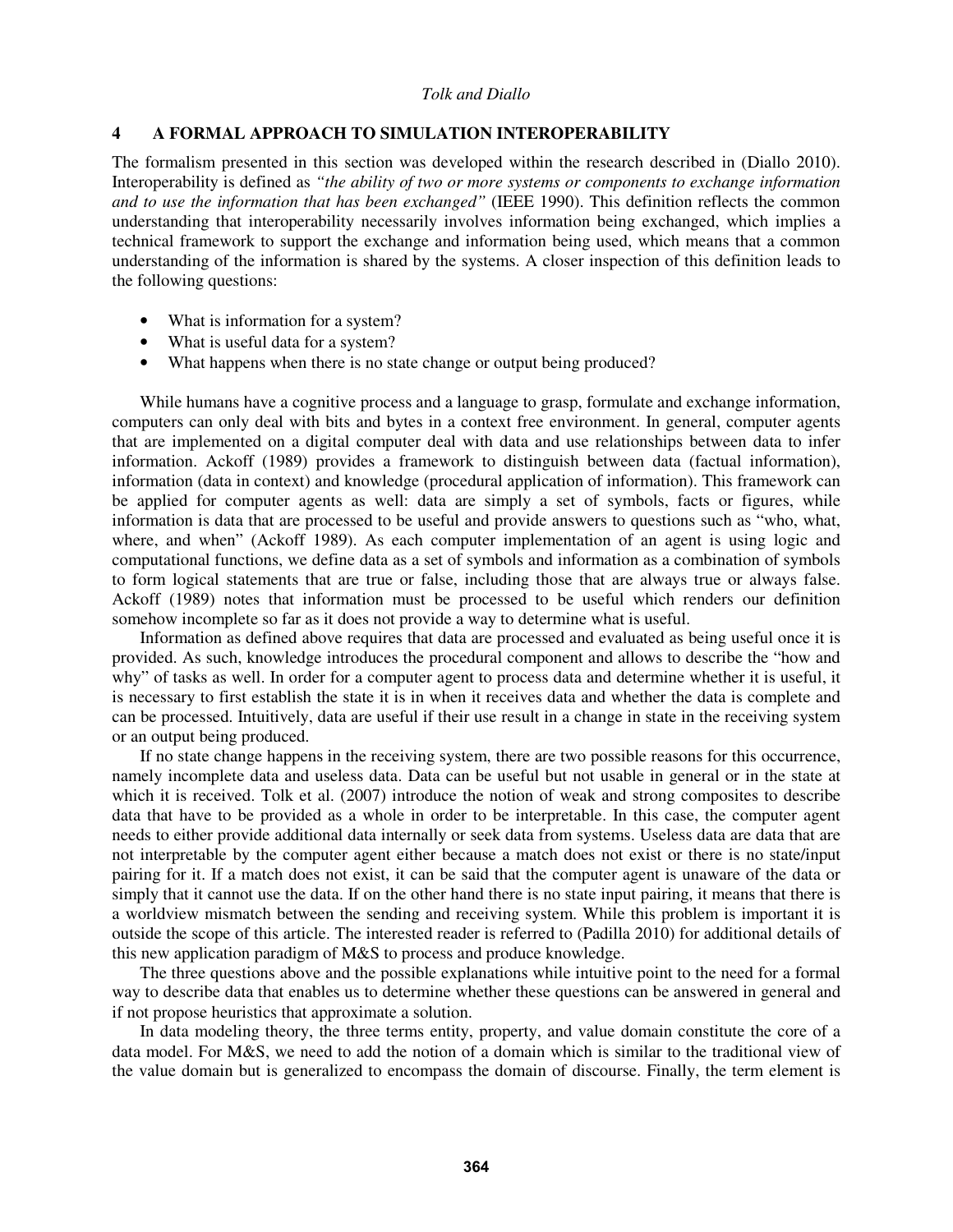used to mean anything real or imagined that can be described and/or observed. The five terms are defined as follows:

- *Elements* are real or imaginary things.
- *Entities* are abstractions of elements. It is worth noting that by this definition any abstraction including processes and relationships are considered entities.
- *Properties* are the characteristics of an element.
- *Symbols* are the representations of elements. Symbols can be numbers, strings, images, text or a combination of symbols.
- A *domain* is a collection of unique symbols. The domain is the set of elements that belong to a context. Every element is uniquely identifiable within a given domain.

 It is important to note that elements are used to separate the notions of entities and properties and how they are related. Elements can be modeled as entities or properties and then related to form the entityproperty relationship. Given these definitions, let us first formally capture a conceptualization of the referent as an element.

*Definition 1 Let S be the set of elements*, *Ω the set of entities, Π the set of properties, V the set of symbols. A conceptualization S is formally captured by the categorization of elements into entities, properties or* 

# *symbols. Formally a conceptualization is a partial function F such that:*<br> $F(S) = \begin{cases} \Omega \text{ if } S \text{ is an entity} \\ \Pi \text{ if } S \text{ is a property} \\ V \text{ if } S \text{ is a symbol} \end{cases}$

*An element within S is an entity, a property or a symbol, otherwise stated the three sets are mutually disjoint. Given a set S of elements and a non-empty set of domains ∆, every element in S is associated with a domain. Mathematically, we define the tuples:* 

- *α is a subset of* Ω X∆*, the Cartesian product of entities and domains*
- *β is a subset of* Π X ∆*, the Cartesian product of properties and domains*
- *γ is a subset of* V X ∆*, the Cartesian product of symbols and domains*

*Given ∆ the set of domains, we define the relation as the subset of ∆ X ∆ the Cartesian product of domains*. *A model M of a conceptualization S denoted M<sub>S</sub> is the relation (* $\alpha$ *,*  $\beta$ *,*  $\gamma$ *,*  $\rho$ *).* 

It is worth mentioning that the relation  $\rho$  captures the relationship between entities and entities, entities and properties, entities and symbols, properties, properties and symbols and symbols and symbols. In addition  $\rho$  captures relationships between relationships if one considers that all the relationships in definition 1 above are elements that have as domain a subset of ∆ X ∆ and therefore abide by the previous definitions. The relation  $\rho$  is a graph with vertices  $\Delta$ . This allows capturing all current model paradigms, from system dynamics in which only properties are used to capture system changes, to complex model federations, where relations over related components of groups of parameters may need to be defined. Using definition 1, we can now capture the model of conceptualizations that are comparable and fulfill the requirements posit by Yilmaz and Oren (2004). The quadruple  $(\alpha, \beta, \gamma, \rho)$  defines these models and supports similarity comparisons and metrics for alignments as requested in a generalized form that serves as a triple required in support of formal composability. To show the power of this formalism, we define two different categories of well known dependencies.

**Definition 2** *Let X, Y be sets of entities, properties or symbols with respective domains*  $\Delta_X$  *and*  $\Delta_Y$ *, Y is existential dependant on X denoted XΦY or Φ(X, Y) if the existence of Y implies the existence of X.*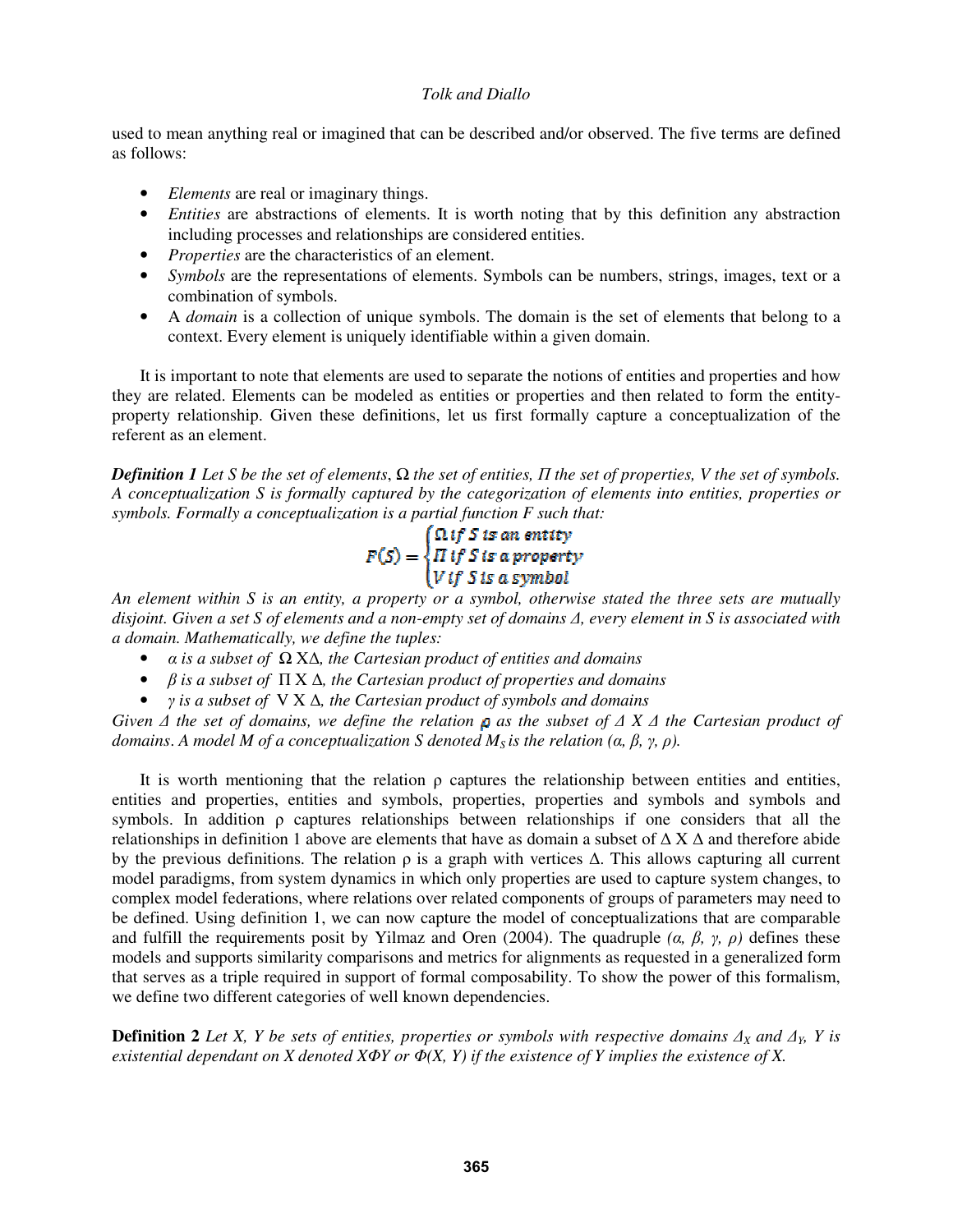**Definition 3** Let X, Y be sets of entities, properties or symbols with respective domains  $\Delta_X$  and  $\Delta_Y$ , Y is *transformational dependant on X denoted XΘY or Θ(X, Y) if a change to Y implies a change to X*.

 Existential dependencies occur when two elements are related in such a way that one cannot exist without the other. While they may seem independent, they may be existentially connected in the model of the conceptualization. An example is an electric power line that uses a bridge. Both entities are separate entities, but when the bridge gets destroyed, the power line will be affected as well. A simple model may therefore connect both; another may model them in more detail as separated things. Transformational dependency generalizes this idea: if a change in one entity triggers also changes in the dependent one, we observe transformational dependency. Whenever two models are brought together, these dependencies need to be aligned, or strange, unintended and surprising effects will be observed when additional dependencies exists, or expected effects may not occur if expected dependencies do not exist.

 A computer agent can support interoperability only if it can answer the three questions given at the beginning of this section. Further, the computer agent must be able to determine what is meaningful which means it has to operate at least at the semantic level of interoperability. The fundamental question that the computer agent must answer is therefore: *Given data, can I determine whether it is useful in answering the research question?* Diallo (2010) shows that in general a "yes/no" answer cannot be provided for this question. He furthermore shows that in general:

- A data model in M&S can be captured as relation between entities within a domain, properties within a domain, symbols within a domain and domains between themselves. A domain is simply a namespace in which entities, properties and symbols are uniquely identified.
- Data do not always exist independently from one another. The existence of one datum might be predicated on the existence of another datum (Existential dependency). Also, a change in one datum might necessitate a change in another datum (Transformational dependency). A computer has to be aware of both in order to answer the fundamental question posed earlier.
- There are two fundamental ways to capture the meaning of data. The first one is the use of terms or labels that intrinsically have meaning and the second is to relate terms to generate additional meaning through the relationships. Both approaches are used simultaneously in most cases (ontology for example) and when they are it is important to recognize that both are equally important. For a computer agent, the first approach reduces to a set of strings or symbols within a domain. The domain guarantees that each string is unique within its domain. The second approach is effectively a graph relating strings to one another. One can ignore the set of strings because a computer agent cannot derive the meaning of a string. Therefore, the fundamental question posed earlier reduces to the following: Given a graph, Can I determine whether it is useful in answering the research question? In order to answer this question, a computer agent has to compare the graph it receives with the research question. If the question is captured as a model, it is also a graph, which means that the computer agent must compare a graph with a least some part of another graph. This problem is known as the sub-graph isomorphism problem and it is NP-Complete.
- Two systems are interoperable if and only if their existential and transformational dependencies intersect and they are interoperable only over the intersection. Otherwise stated in terms of graphs, two systems are interoperable if and only if there is an isomorphism between the two.

Ambassador agents can now be used to implement a heuristic that approximates an answer to the research question, as the general answer is in NP-Complete. The agent must know the intersection of isomorphic classes between all candidate systems. In practice, it means that the agent must insure that only the selected system executes the part of the modeling question it is assigned. It also means that due to dependencies, a system might have to execute some part of the research question it was not assigned in order to answer the part of the question it was assigned. If this happen, the potential for conflict exist and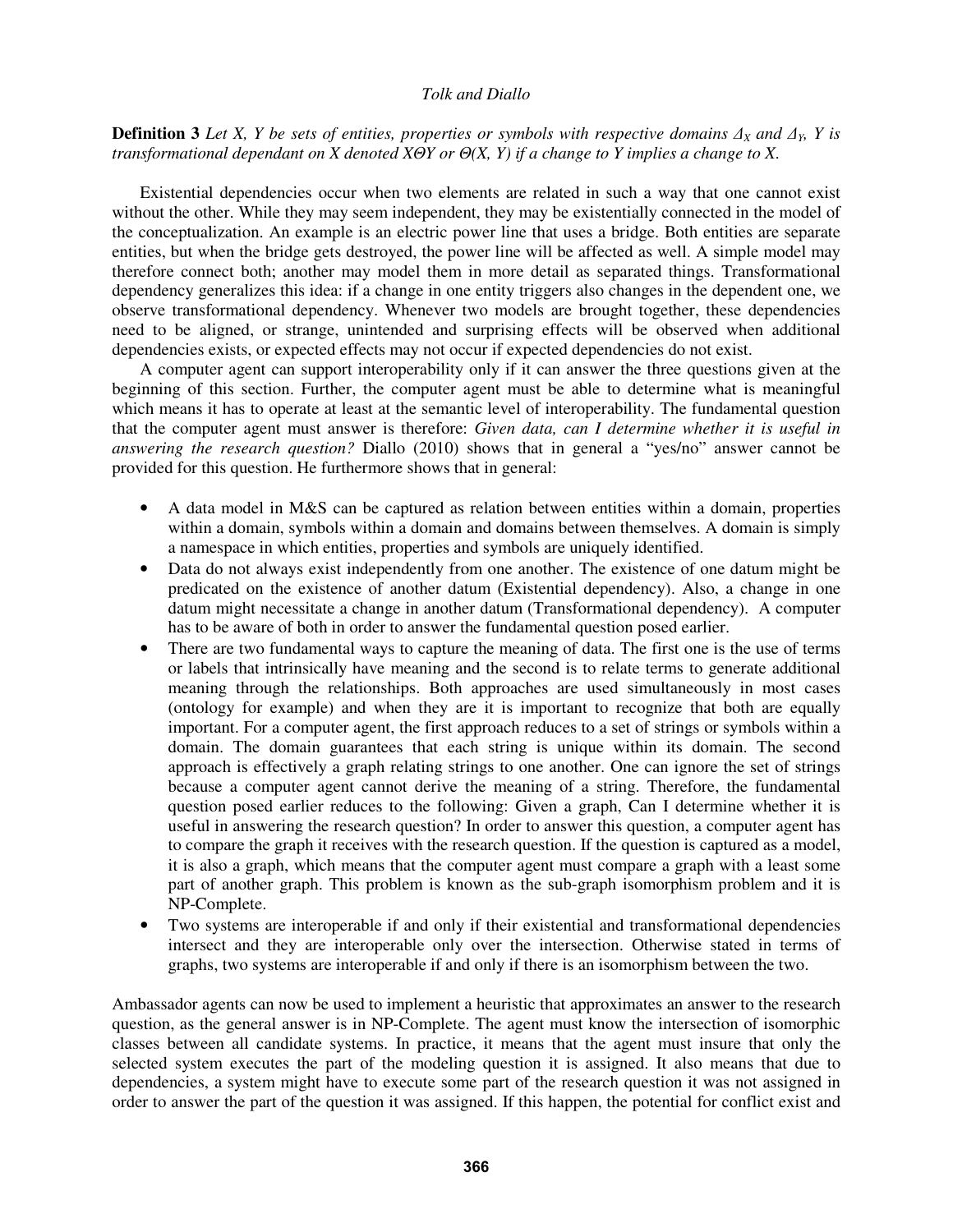therefore the agent must either harmonize, de-conflict (ignore one or the other for example), synchronize or de-select (find another alternative). The next section presents an algorithm that takes into account the issues and questions raised in this section. The algorithm is computable which means that a computer agent tasked with identifying candidate systems can use it to determine which ones can answer parts or the whole of the research question.

## **5 TOWARDS A LANGUAGE FOR AMBASSADOR AGENTS**

In general, the model of a conceptualization as resulting from definition 1 can be captured as a graph and the decision as to whether two graphs can be combined is NP-Complete. Therefore, as a result, to determine how models should be compared, we proposed the following heuristic. The heuristic requires that the modeling question be captured in the form of a model which is called the interoperability model. The Common Reference Model (CRM) is the part of the modeling question that can be answered by composing existing models. The interoperability model that captures the modeling question is mostly a human endeavor. The heuristic takes as input the interoperability model and a candidate model that is being evaluated for merging into a federation. The output is an approximate CRM or nothing if there is no CRM. If more than one model is required to answer a given part of the modeling question, the heuristic can be applied by replacing the interoperability model with the CRM previously defined and another candidate model. If more than one model is needed to answer the modeling question as a whole, the heuristic can be applied by replacing the interoperability model with the subset for which the candidate model is being evaluated.

 The main approach in this heuristic is to first create an interoperability model representing the research question. Based on this model, a number of candidate models are selected to form a federation. The idea is that the federation of candidate models should replicate the interoperability model. There are two main possibilities to explore once these models are obtained. First, can a single model replicate the interoperability model? If the answer is yes, that model is selected and there is no need to federate. The next question is how many models are required to replicate the interoperability model. In order to answer that question, let's assume that the interoperability model can be partitioned into distinct but related parts. The question becomes then how many models are needed to replicate a given partition. The answer to that question in general is NP-Complete as shown in (Diallo 2010). However, if it is possible to approximate the answer for every partition provided they are small and manageable, it is possible to take the union of those models capable of replicating those partitions as the ones most capable of approximating the interoperability model.

Once the interoperability model is specified, the heuristic assumes a small partition is selected. The first goal is to determine whether the candidate model has some common domains with the interoperability model, if that is the case the domain along with its existential dependency set is selected to be a domain in the CRM. The reason for selecting the existential dependency set is to make sure that all possible relationships with elements are captured and to maintain the structural integrity of the candidate model. The domain might be independent in which case it is a trivial dependency. If no domains are common the candidate model is eliminated as it is impossible to ascertain in its current form whether it is capable of replicating the interoperability model. As a caveat, it is always possible to reengineer the candidate model or apply some series of transformation to arrive at the interoperability model, but the reader should think the reengineered model as the candidate model not the original one. Once the domains identified, for each domain, the heuristic looks for elements defined similarly across equivalent domains. The heuristic eliminates elements that do not belong to the same groupings. Elements within the same groupings and same domain along with their existential dependencies sets constitute the initial elements of the CRM. After groupings are identified, elements that differ in scope and resolution are eliminated as a modeling decision is required to resolve the issue. The heuristic purposefully does not provide a resolution as this should be done on a case by case basis. With this step, interoperation is now possible. In order to have interoperability, the transformational dependencies for each element have to be verified. If an element is independent or depends on an independent element in the CRM, it stays in the CRM. If the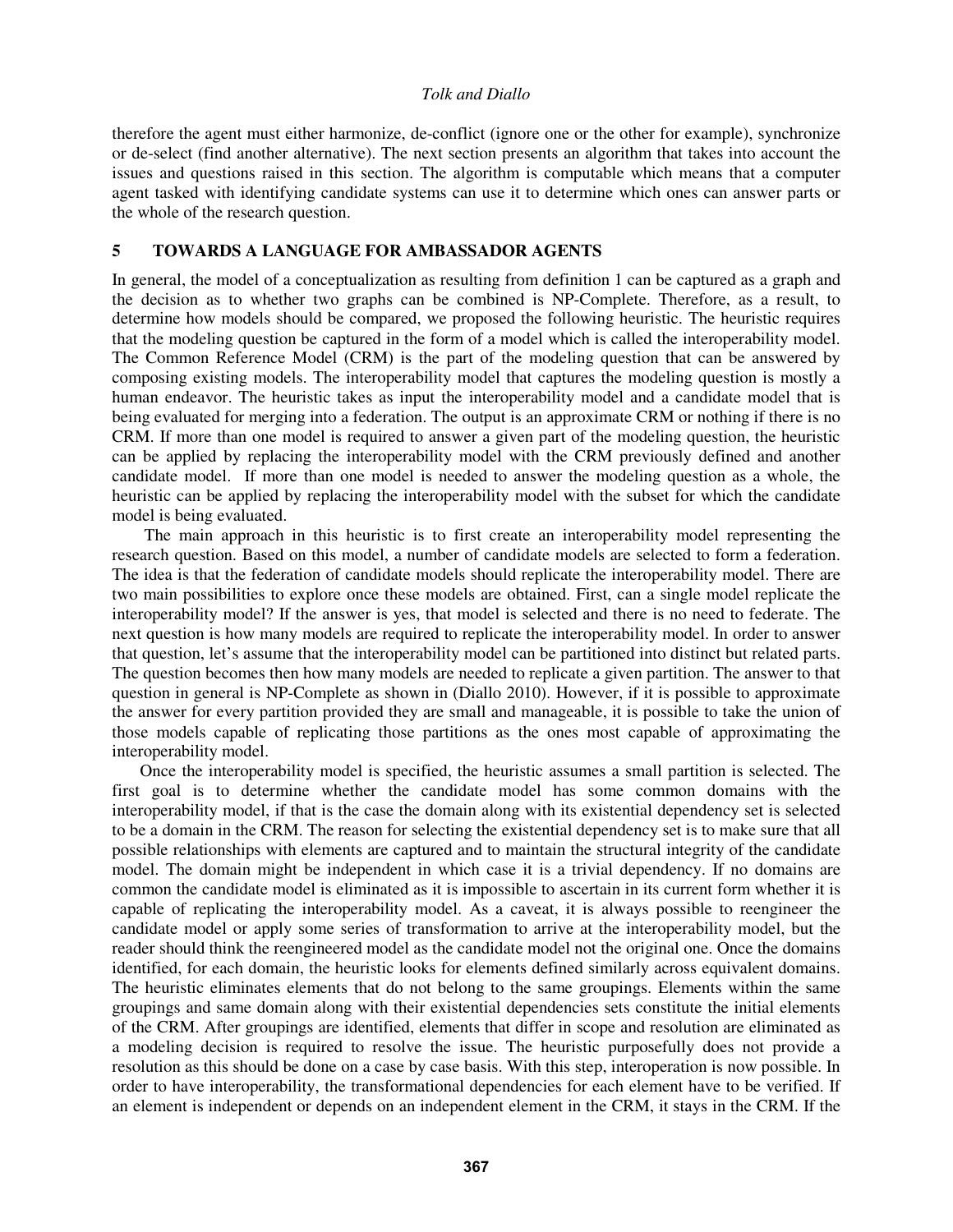element depends on a dependant element or it depends on an element outside the CRM it is removed. That is not to say that this element cannot be exchanged, it just means that an engineering process that ensures that the exchange does not lead to inconsistencies is required. As the candidate model needs additional information in order to replicate the parts or whole of the interoperability model those elements cannot be part of the CRM as-is. Figures  $2 - 5$  capture the four steps of this approach.





Data

The "\*" symbol indicates the algorithm continues from here

YES

\*

is Last

NO

Add element and scope to CRM

YES

modeling decision. Elements that have the same scope but different resolution are also excluded for the

**Remark 9**: This process guarantees interoperation not interoperability. The CRM defined here is larger than the intersection of the two models for non trivial interoperation but it provides a model for which interoperation can be verified.

same reason.



Is Element ?

Delete element

to be kept. All circular dependencies are removed from the CRM.

**Remark 12**: This process guarantees interoperability. The CRM defined here is not necessarily the best. However it is the most consistent and it is verifiable. Additional engineering is still required to resolve multi resolution and scope issues. As mentioned before those are modeling

decisions.

Done

YES

CRM

is Last Element

NO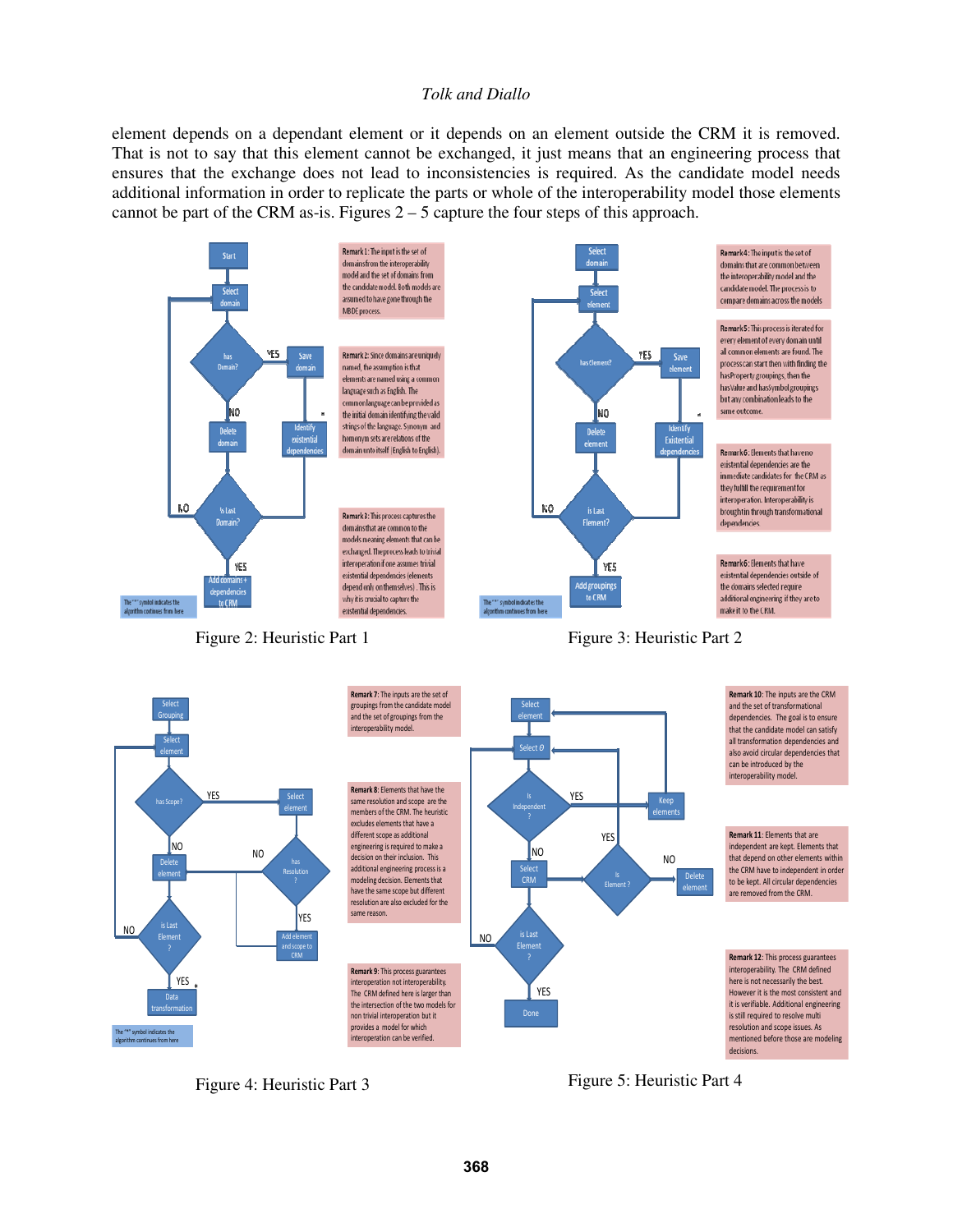In order for ambassador agents to support this approach, they need to be able to express the models of the conceptualizations of the candidate systems, which are members of the society of simulations as defined by Yilmaz and Paspuletti (2005), as well as the research question – or interoperability model. As such, the language can be reduced to an algebraic expression over the quadruple  $(\alpha, \beta, \gamma, \rho)$  and evaluate the alignment of existential and transformational dependencies.

#### **6 SUMMARY**

Within this paper, we merged former independent solution to provide a framework for agent-mediated as envisioned in visions provided nearly a decade ago (Yilmaz and Oren 2004). The formalism provided by Diallo (2010) allows creating profiles for the model-based solutions that can be used by ambassador agents to identify applicable solutions that can contribute to answering the research question, to select the best solution or mix of solution if alternatives are available, to compose the selected model-based solutions, and to orchestrate the execution thereof.

 One side result of this research is that it allows extending the LCIM into an interoperability maturity model. The LCIM defines technical, syntactical, semantic, pragmatic, dynamic, and conceptual levels. The symbols defined in the formalism define the syntax, the relations of symbols with the domains and further specifications results in the semantic. The information exchange requirements for each provided model-based solution define the context of its use, hence define the pragmatics. The modes of the modelbased solutions capture the dynamics. The assumptions and constraints for the whole system as well as on each lower level can now be expressed using the elements of the formalism. As they can be expressed in sets and graphs, measures as recommended in (Yilmaz 2007a) can now be applied to measure alignment of required capability and provided functionality as well as similarity of alternative solutions. This is topic of ongoing research.

### **REFERENCES**

Ackoff, R. 1989. From Data to Wisdom. *Journal of Applies Systems Analysis, 16*, 3-9

- Bankes, S. 1993. Exploratory Modeling for Policy Analysis. *Operations Research*, 41(3):435-449
- Diallo, S.Y. 2010. *Towards a Formal Theory of Interoperability.* Doctoral thesis at Old Dominion University, Frank Batten College of Engineering and Technology, Norfolk, VA
- IEEE. 1990. *A Compilation of IEEE Standard Computer Glossaries.* New York: IEEE Press
- IEEE. 2000. *IEEE Standard 1516 on High Level Architecture.* IEEE CS Press
- IEEE. 2002*. IEEE Standard 1278 on Distributive Interactive Simulation.* IEEE Press
- Numrich, S.K, and A. Tolk. 2010. Challenges for Human, Social, Cultural, and Behavioral Modeling. *SCS M&S Magazine* 1(1), January
- Padilla, J. J. 2010. *Towards a Theory of Understanding Within Problem Situations*. Doctoral thesis at Old Dominion University, Frank Batten College of Engineering and Technology, Norfolk, VA
- Tolk, A. 2009. New M&S Challenges derived from the NATO Research & Technology Organization (RTO) Systems Analysis Studies (SAS-071) Task Group on Analytical Tools for Irregular Warfare In *Proceedings of the 2009 Winter Simulation Conference*, eds. M. D. Rossetti, R. R. Hill, B. Johansson, A. Dunkin and R. G. Ingalls, 2844-2851. Piscataway, New Jersey: Institute of Electrical and Electronics Engineers, Inc.
- Tolk A., and S.Y. Diallo. 2005. Model-based Data Engineering for Web Services. *IEEE Internet Computing* 9(4):65-70
- Tolk, A., S,Y. Diallo, and C.D. Turnitsa. 2008. Mathematical Models towards Self-Organizing Formal Federation Languages based on Conceptual Models of Information Exchange Capabilities. In *Proceedings of the 2008 Winter Simulation Conference*, eds. S. J. Mason, R. R. Hill, L. Mönch, O. Rose, T. Jefferson, J. W. Fowler, 966-974. Piscataway, New Jersey: Institute of Electrical and Electronics Engineers, Inc.